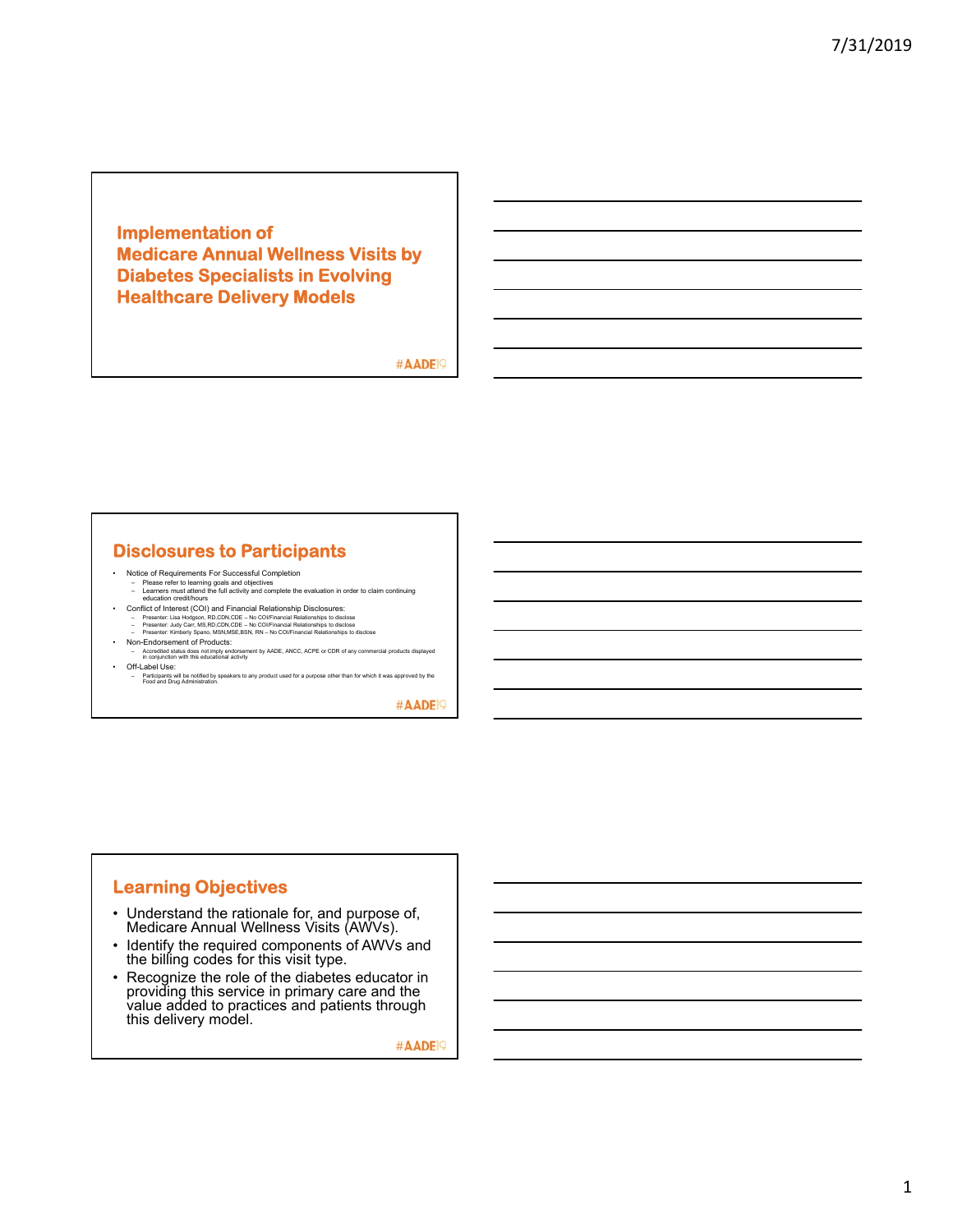### **Today's Presenters**

- Lisa Hodgson, RD, CDN, CDE Clinical Nutrition Manager, Saratoga<br>Hospital, with over 20 years of experience managing accredited<br>diabetes self-management programs and outpatient nutrition services.<br>Current Member Affilia
- Judy Carr, MS, RD, CDN, CDE Diabetes Services Quality Coordinator, Saratoga Hospital AADE-accredited Program, with over 20 years of diabetes education and primary care experience.
- Kim Spano, MSN, MEd, RN, NE-BC Director of Nursing Practice, Saratoga Hospital Medical Group, with over 30 years of nursing leadership experience.





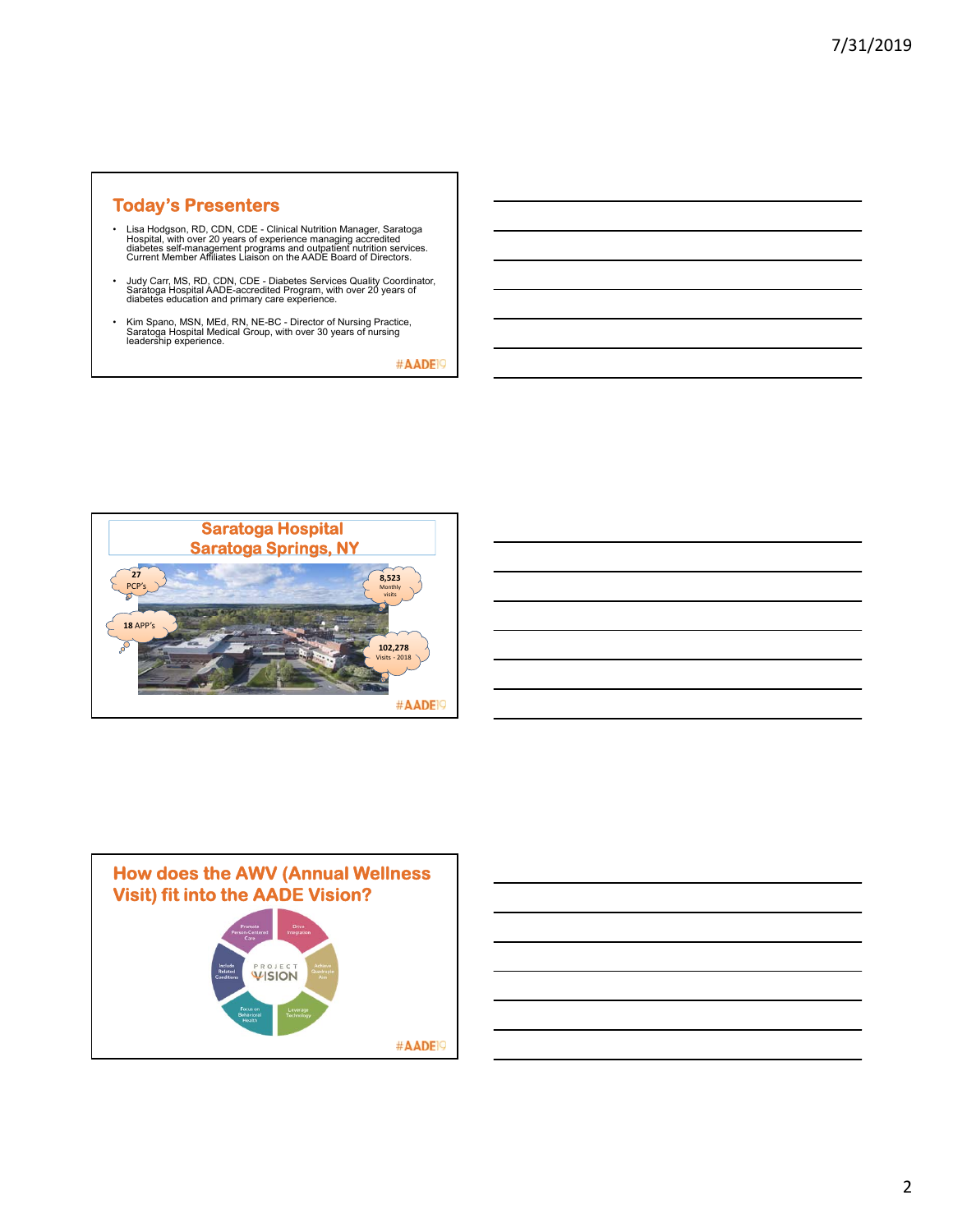## **Why consider implementing AWV?**

- Aligns with 6 pillars of Project Vision
- Healthcare moves from volume to value – Pay for performance (MCR DPP)
- Referral stream to DSMES, MNT
- Supports expanded role of educators in primary care practice settings

#AADE<sup>19</sup>

#### **Who can implement these visits?**

- RDs, RNs, Pharmacists, other licensed professionals under direct physician supervision (in office suite)
- Billed under primary care provider, provider receives RVU's for visits
- Value-added service provided by other care team members vs. direct billing

#AADE<sup>19</sup>

#### **What is the Annual Wellness Visit?**

- Not 'hands on' physical exam
- Focuses on issues *important* to older adults
- Considers issues often overlooked
- Detects emerging health and safety risks
- Evaluates medication lists
- Addresses potential food & drug interactions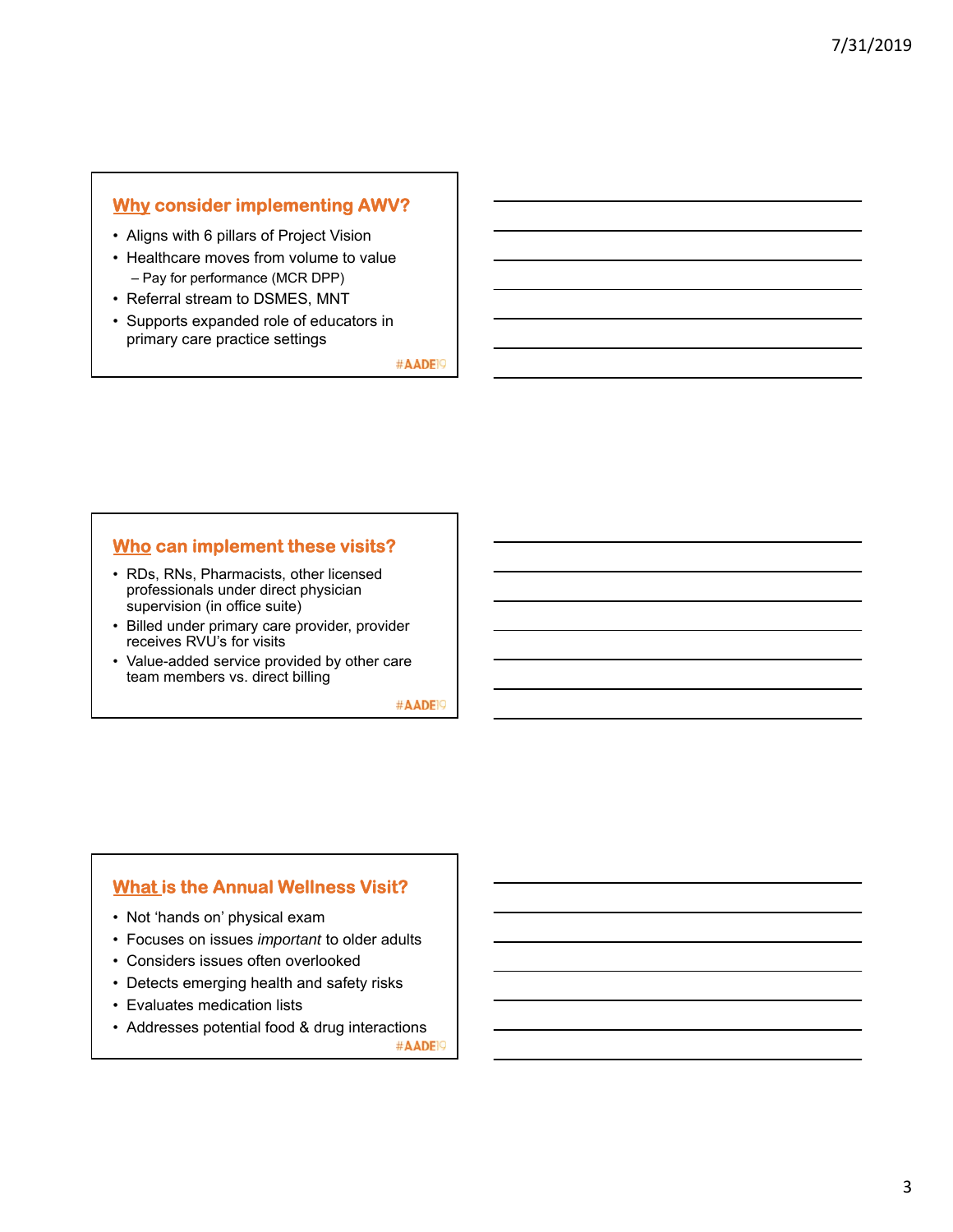### **IPPE vs. AWV**

- Initial Preventative Physical Examination
	- "Welcome to Medicare"
	- Must be done by MD, DO, NP or PA
	- Once per lifetime within first 12 months of enrollment in Medicare Part B ONLY
- Annual Wellness Visit; Subsequent AWV
	- Once per 12-month period thereafter
	- Average time to complete AWV: 20 MINUTES!
	- (Efficient pre-work + team work are essential)  $\#$ AADEI

## **Components of AWV**

1. Administer a health risk assessment (HRA)

- **Self‐assessment** of health; active role for patient
- Psychosocial risks
- Behavioral risks
- ADLs‐ dressing, walking, bathing, shopping, housekeeping, finances, medication management

#AADE<sup>19</sup>

## **Components of AWV**

2. Measure vital signs, height, weight, BMI

- 3. Measure cognitive function (Mini Cog) http://mini-cog.com/wp-content/uploads/2018/03/Standardized-English-Mini-Cog-1-19-16- EN\_v1-low-1.pdf
- 4. List ALL current providers and medical equipment suppliers (care team)
- 5. Document patient's medical and family health history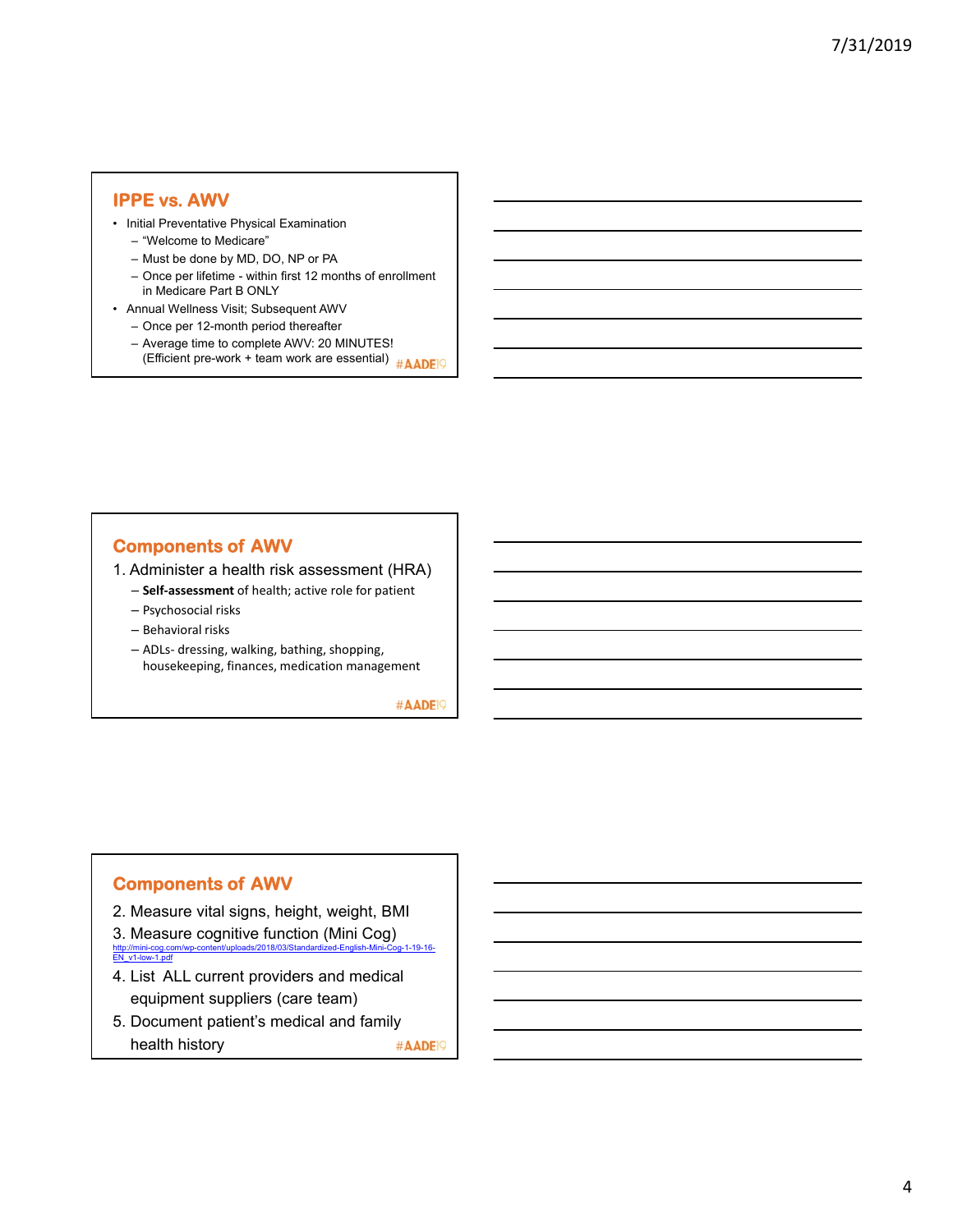## **Components of AWV**

- 6. Evaluate for potential risk factors for: Depression (PHQ-9) Social Determinants of Health (SDoH)
- 7. Review functional ability and level of safety – Fall risk; "Timed Up & Go" (TUG)
	- https://www.cdc.gov/steadi/pdf/TUG\_Test-print.pdf
	- Hearing impairment
	- Home safety

#AADE<sup>19</sup>

# **How To Schedule AWVs**

- Designate specific time slots; days of week
- One medical professional completes all
- Hire staff specifically to complete most
- Telephonic pre-work; followed by shorter visit
- Flip visits; co-visits
- Requires trial and error; tailor to practice needs

| What billing codes may be used? |                                 |  |  |  |  |
|---------------------------------|---------------------------------|--|--|--|--|
| • IPPE – G0402                  | \$172.00                        |  |  |  |  |
| $EKG$ with IPPE $-$ G0403       | \$21.00                         |  |  |  |  |
| • Initial AWV – G0438           | \$157.00                        |  |  |  |  |
| • Subsequent AWV - G0439        | \$105.00<br><b><i>HAADE</i></b> |  |  |  |  |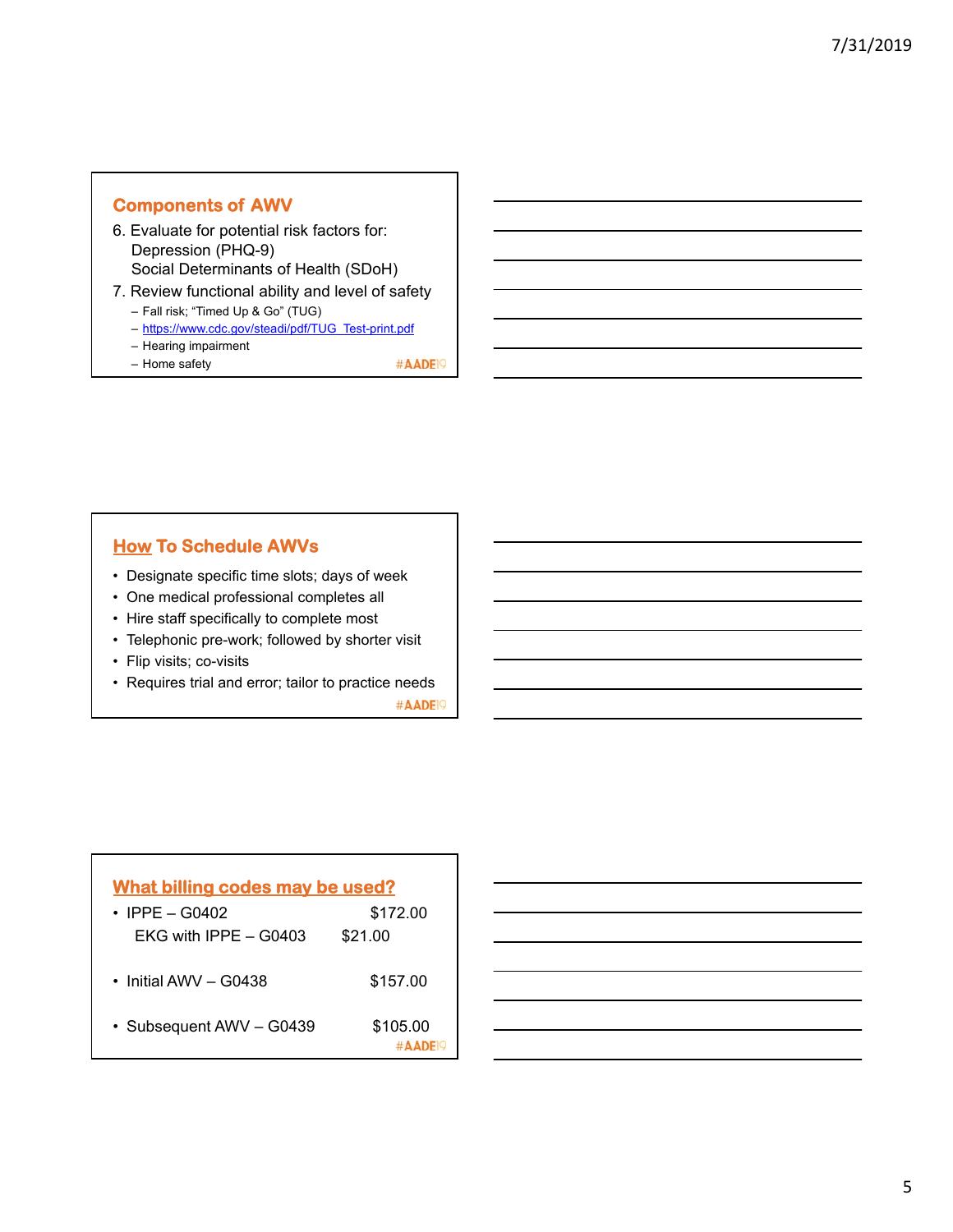### **Can E/M services be provided too?**

- Yes- the appropriate E/M may be billed in addition to the AWV.
- Report the CPT code with modifier -25
- The E/M service is subject to co-payment
- The AWV can only be billed once in a 12-month period

#AADE<sup>19</sup>

# **Our Pilot Project**

- Identified an opportunity
- RD, CDE/RN collaborative model to make system impact with limited resources.
- Selected locations in which providers were already performing AWVs.
- Calculated potential # AWVs & revenue.

#AADE<sup>19</sup>

#### **\$ Our Potential Revenue Generated \$**

- 9,000 eligible Medicare Part B beneficiaries
- Only 100 AWVs completed in 2017
- Lost revenue potential: \$900,000
- AND: Payers provide \$ incentives to organizations and member participants to complete AWVs above reimbursement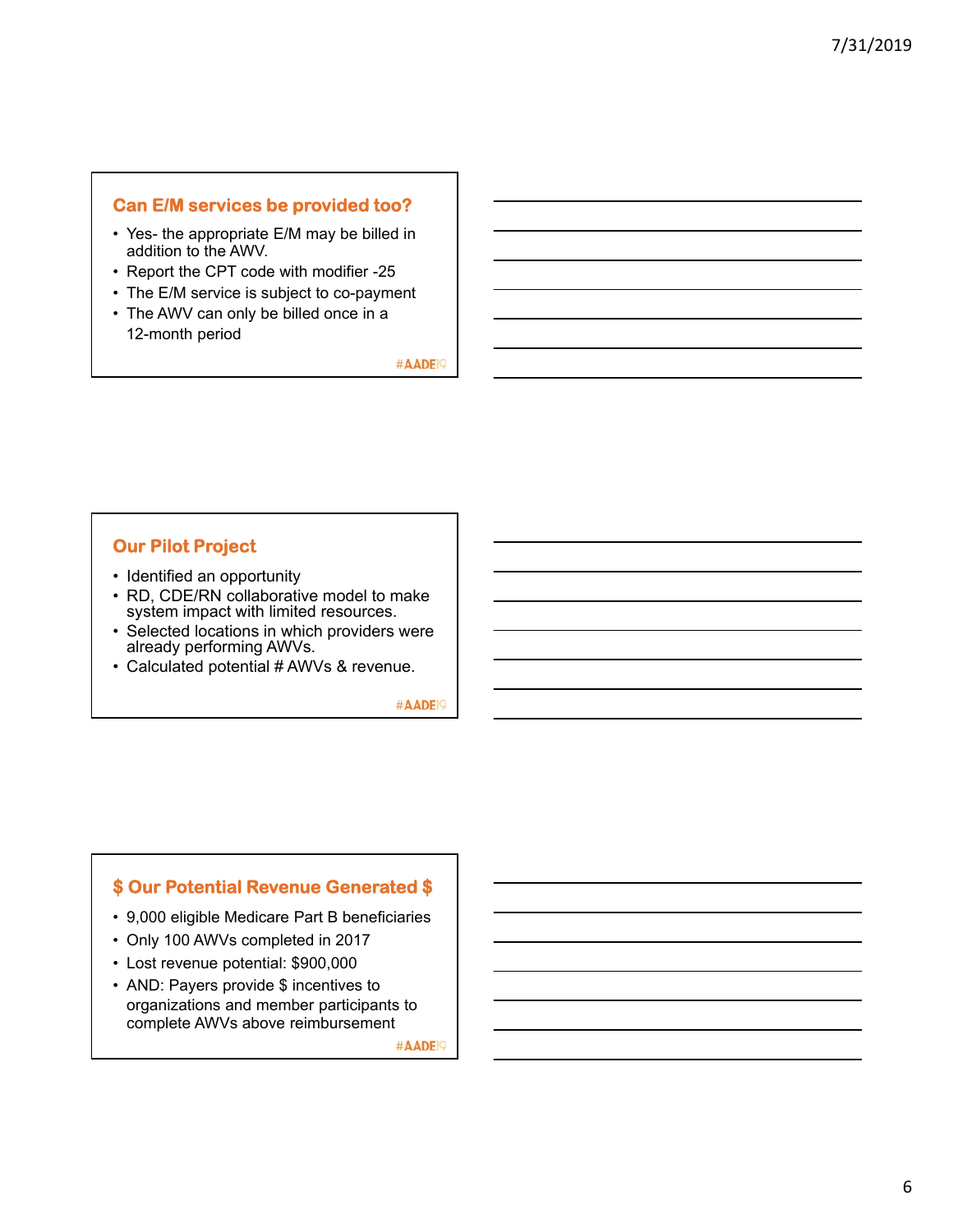# **Organizational Engagement Essential!**

- Medical Staff and Leadership
- Members of Care Team – Patient Registration, Nursing Staff, Providers
- Coding and Billing Team
- Health Information Systems Team

#AADE<sup>19</sup>

# **Patient Engagement Essential!**

- Education **prior** to visit is important
- Patients should be aware: "prevention focus"
- Designed as no co-pay appointment
- Outreach community presentations, during office visits, mailed letter, patient portal, phone calls, *Happy Birthday* postcard reminder

| <b>PROVIDER</b>        | <b>PATIENTS</b>                   | <b>PAYER-CMS</b>                                           | <b>HEALTH CARE</b><br><b>ORGANIZATION</b> |
|------------------------|-----------------------------------|------------------------------------------------------------|-------------------------------------------|
| <b>Time Management</b> | Confusion re:<br>appointment type | Coding incorrectly-<br>patient should not<br>be billed     | Lack of support                           |
| "Not a Physical"       |                                   | <b>Rural areas</b><br>experience lower<br><b>AWV</b> rates | Overloaded staff                          |
| Small practices        |                                   |                                                            | Lack of EHR                               |

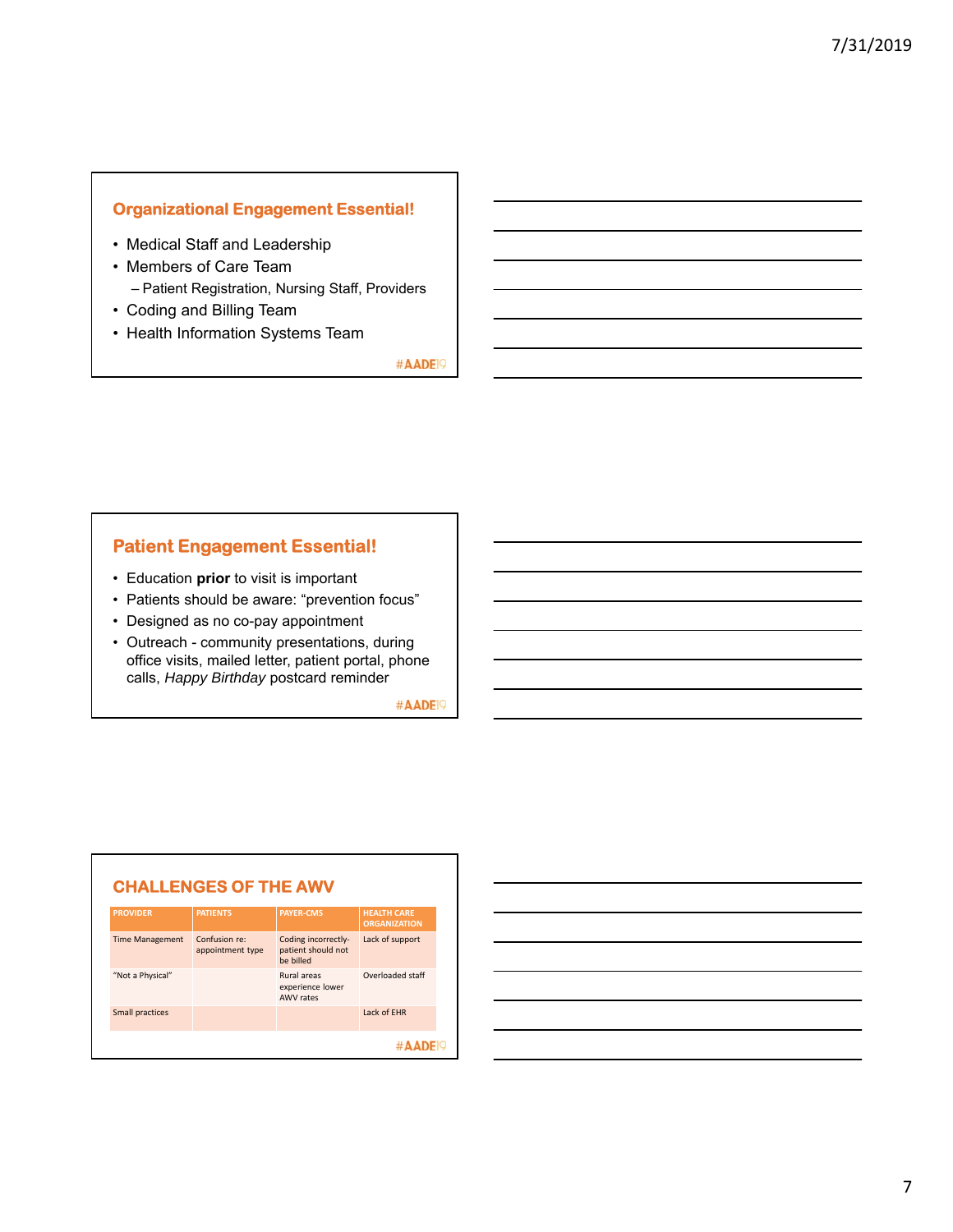| <b>PROVIDER</b>              | <b>PATIENTS</b>                                                   | <b>PAYER-CMS</b>                                                                        | <b>HEALTH CARE</b><br><b>ORGANIZATION</b>          |
|------------------------------|-------------------------------------------------------------------|-----------------------------------------------------------------------------------------|----------------------------------------------------|
| Improved quality of<br>care  | Improved quality of<br>care: improved A1C,<br>decreased fall risk | Improved service<br>delivery                                                            | Patient and revenue<br>growth                      |
| Provider satisfaction        | Full range of services<br>available to manage<br>health           | Improved utilization of<br>strategically placed<br>service                              | Improved quality of<br>care                        |
| Reimbursement<br>opportunity | Preventative service-<br>covered at NO cost to<br>patient         | Proactive<br>identification of<br>patient issues and use<br>of prevention<br>strategies | Fosters adoption of<br>team-based care<br>approach |

| <u> 1989 - Andrea Andrew Maria (h. 1989).</u>                                                                         |  |  |
|-----------------------------------------------------------------------------------------------------------------------|--|--|
| and the control of the control of the control of the control of the control of the control of the control of th       |  |  |
| <u> 1989 - Andrea Andrew Maria (h. 1989).</u>                                                                         |  |  |
| and the control of the control of the control of the control of the control of the control of the control of th       |  |  |
| <u> 1989 - Johann Stoff, deutscher Stoff, der Stoff, der Stoff, der Stoff, der Stoff, der Stoff, der Stoff, der S</u> |  |  |
|                                                                                                                       |  |  |

# **Pearls of Wisdom**

- 1. TALK THE NUMBERS potential revenue.
- 2. Provider champion is ESSENTIAL.
- 3. Collaborative effort and support from front line to leadership levels. Start where you have support.
- 4. Don't give up and be persistent!
- 5. It's the right thing to do!

#AADE<sup>19</sup>

 $\overline{\phantom{0}}$ 

#### **References**

• Medicare Learning Network: Guide to Medicare Preventive Services, ABC's of Providing the Initial Preventive Physical Examination

https://www.cms.gov/Outreach-and-Education/Medicare-Learning-Network-MLN/MLNProducts/downloads